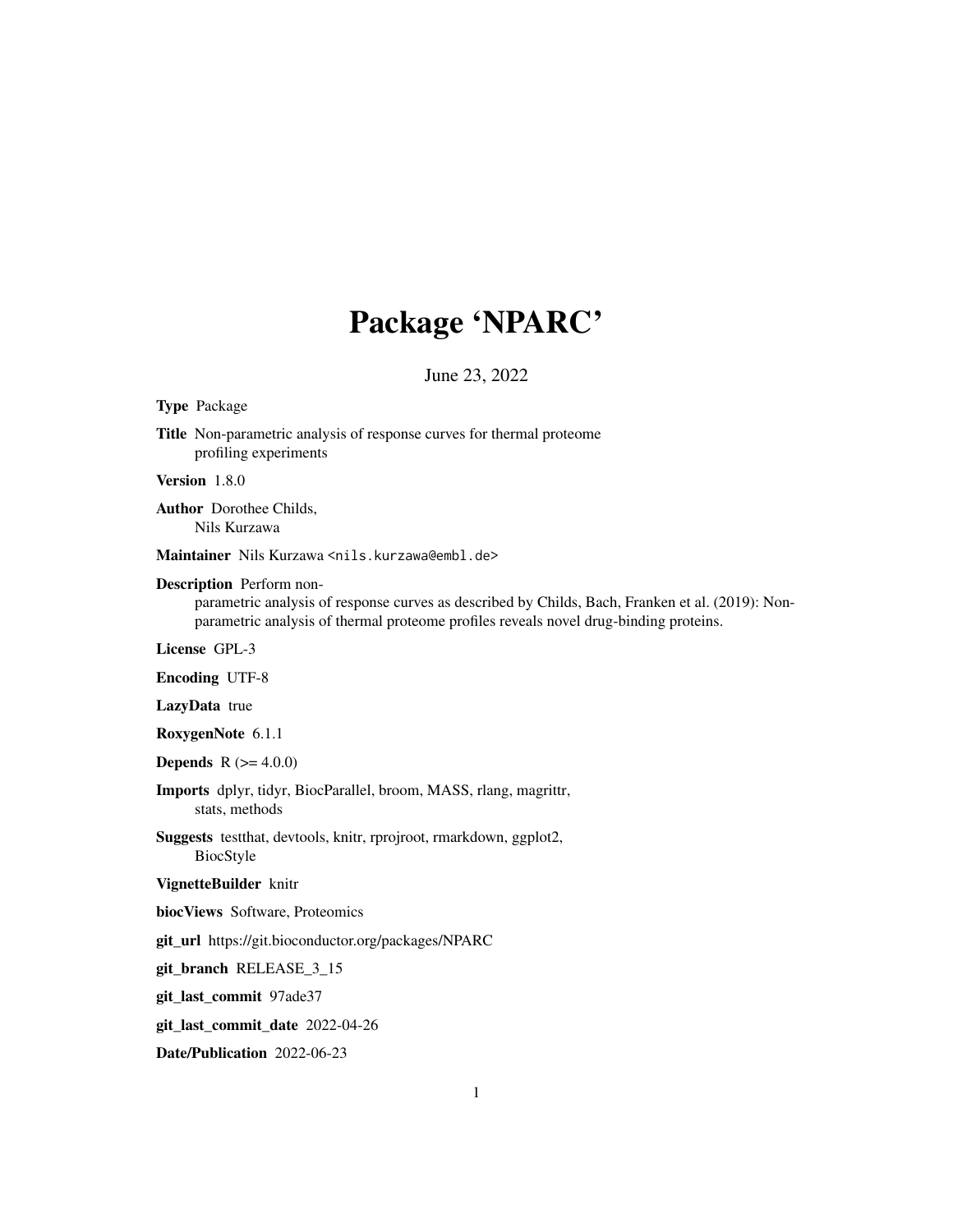# <span id="page-1-0"></span>R topics documented:

| Index | $\overline{\mathbf{8}}$ |  |
|-------|-------------------------|--|

fitSingleSigmoid *Fit sigmoid model*

# Description

Fit sigmoid model

# Usage

fitSingleSigmoid(x, y, start =  $c(Pl = 0, a = 550, b = 10)$ )

# Arguments

| $\mathsf{x}$ | numeric vector of the independent variables (typically temperature)                        |
|--------------|--------------------------------------------------------------------------------------------|
| <b>V</b>     | numeric vector of the dependent variables (typically relative abundance mea-<br>surements) |
| start        | numeric vector of start parameters for the melting curve equation                          |

# Details

Fits the following function to the data:  $y = (1 - Pl)/(1 + exp((b - a/x))) + Pl$ 

# Value

model summary of type "nls"

# Examples

```
data(stauro_TPP_data_tidy)
stk4 <- dplyr::filter(stauro_TPP_data_tidy, grepl("STK4", uniqueID))
fitSingleSigmoid(stk4$temperature, stk4$relAbundance)
```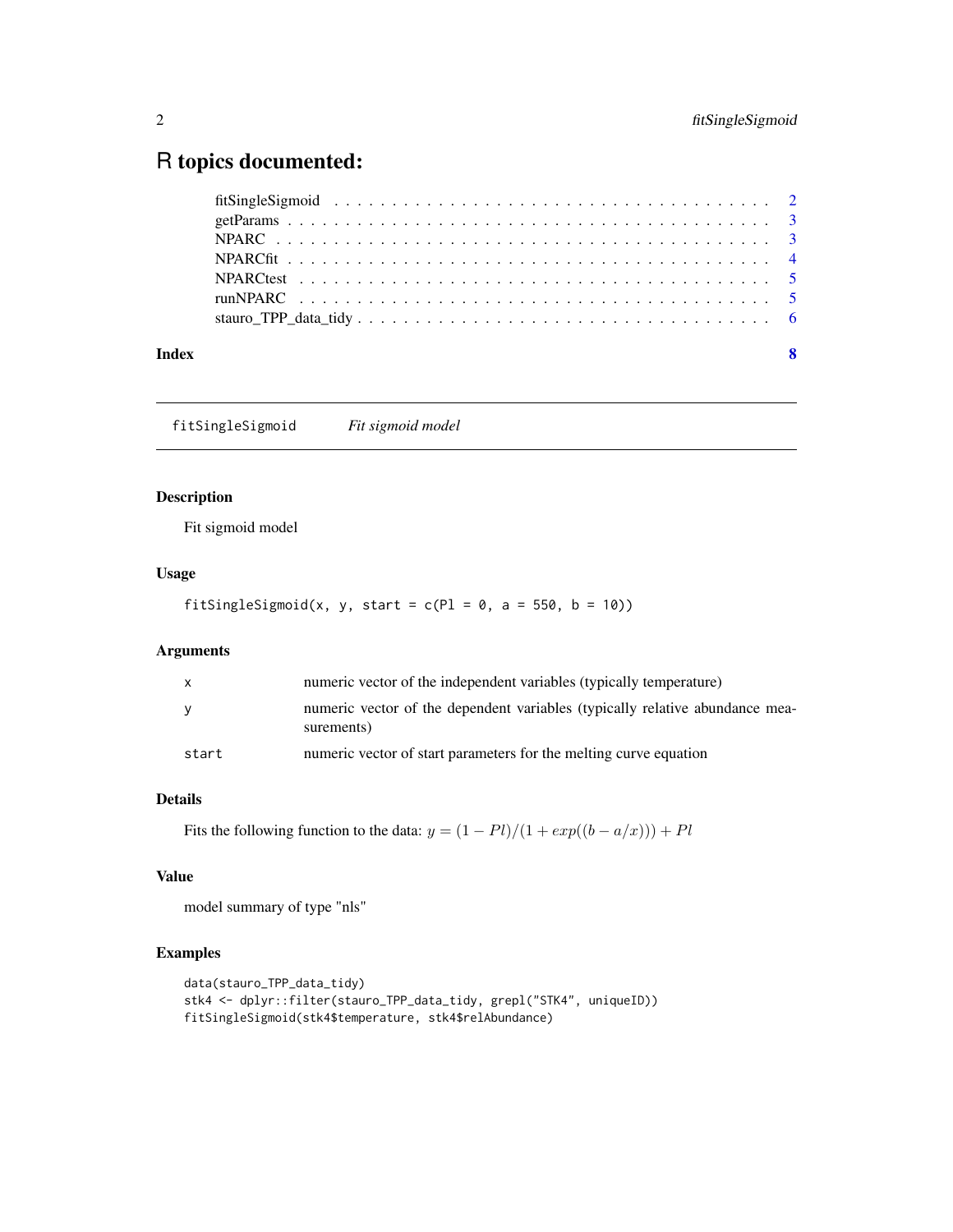<span id="page-2-0"></span>

#### Description

Control parameters for model fitting

# Usage

getParams(start =  $c(Pl = 0, a = 550, b = 10)$ , maxAttempts = 100)

# Arguments

| start       | Numeric vector of start parameters for the melting curve equation |
|-------------|-------------------------------------------------------------------|
| maxAttempts | Number of resampling steps in case of unsuccessful model fits     |

#### Value

list of two elements: 1) "start" listing the starting parameters for melting curve fitting, 2) "maxAttempts" listing the maximal number of attempts the fit should be allowed

# Examples

```
data(stauro_TPP_data_tidy)
df <- dplyr::filter(stauro_TPP_data_tidy, grepl("MAPK|ATP|CDK|GTP|CRK", uniqueID))
testResults <- runNPARC(x = df$temperature,
                     y = df$relAbundance,
                     id = df$uniqueID,
                     groupsAlt = df$compoundConcentration,
                     dfType = "empirical",
                     control = getParams(maxAttempts = 50))
```
NPARC NPARC *package*

# Description

Non-parametric analysis of response curves

#### Details

See the preprint on [Childs, Bach, Franken et al. \(2019\): Non-parametric analysis of thermal pro](https://www.biorxiv.org/content/10.1101/373845v2)[teome profiles reveals novel drug-binding proteins](https://www.biorxiv.org/content/10.1101/373845v2)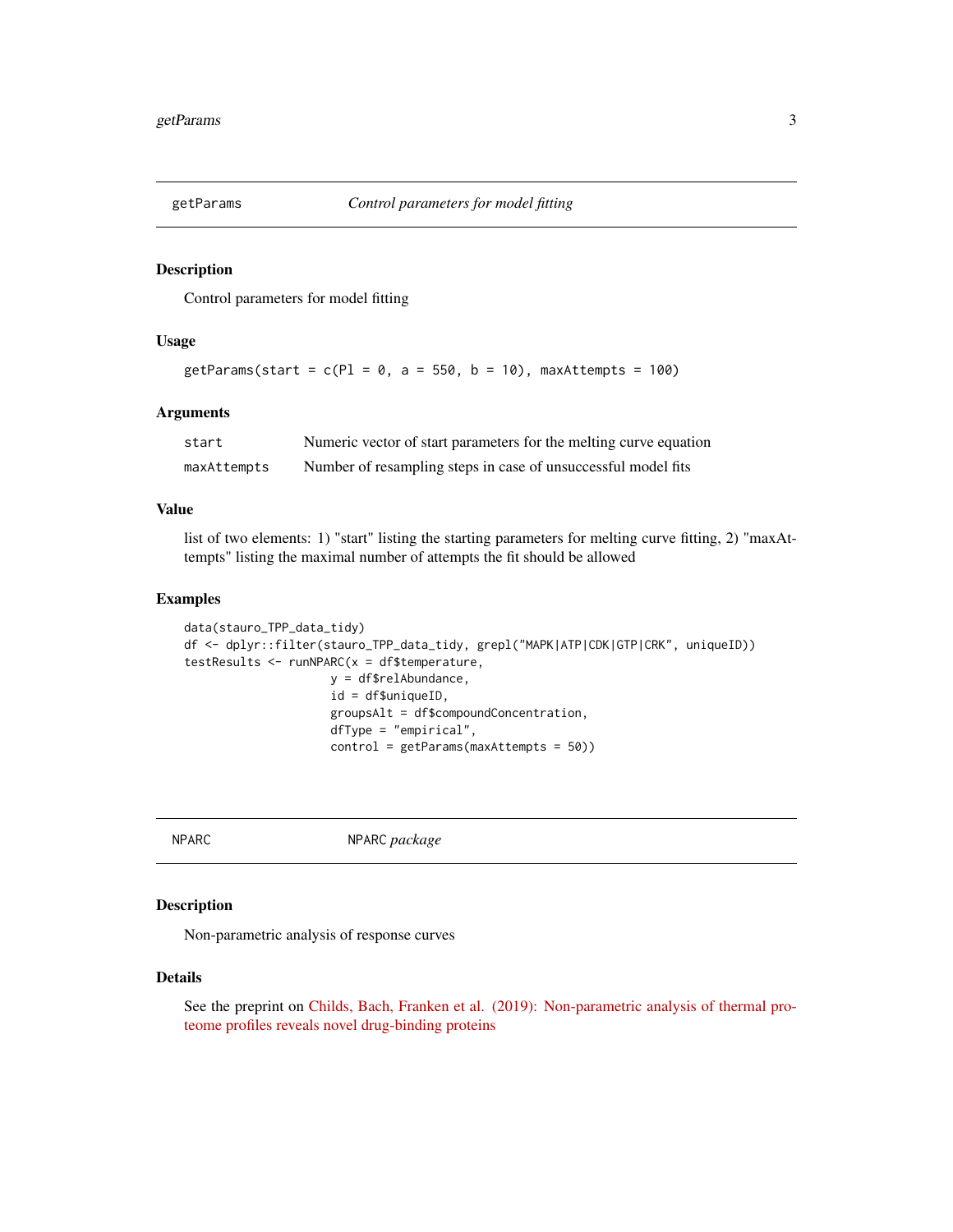<span id="page-3-0"></span>

# Description

Fit melting curve and return model metrics as well as predictions for the null and alternative models.

### Usage

```
NPARCfit(x, y, id, control = getParams(), groupsNull = NULL, groupsAlt,
 BPPARAM = BiocParallel::SerialParam(progressbar = TRUE),
  returnModels = FALSE)
```
# Arguments

| $\mathsf{x}$   | numeric vector of the independent variables (typically temperature)                                          |
|----------------|--------------------------------------------------------------------------------------------------------------|
| У              | numeric vector of the dependent variables (typically relative abundance mea-<br>surements)                   |
| id             | character vector with the protein ID to which each each data point belongs.                                  |
| control        | list of parameters used to control specific parts of the analyse                                             |
| groupsNull     | one or more vectors with grouping variables for the null models. See details.                                |
| groupsAlt      | one or more vectors with grouping variables for the alternative models. See<br>details.                      |
| <b>BPPARAM</b> | BiocParallel parameter object to invoke curve fitting in parallel. Default: Bioc-<br>Parallel::SerialParam() |
| returnModels   | boolean value. If true, the fitted models are returned together with the test results                        |

# Details

groupsNull or groupsAlt can either be a single vector each, or data.frames of the same length as x and y with one column per factor

# Value

data frame with fitted model parameters and additional columns listing e.g. residuals sum of squares

# Examples

```
data(stauro_TPP_data_tidy)
df <- dplyr::filter(stauro_TPP_data_tidy, grepl("CDK|GTP|CRK", uniqueID))
testResults <- NPARCfit(x = df$temperature,
                     y = df$relAbundance,
                     id = df$uniqueID,
                     groupsAlt = df$compoundConcentration)
```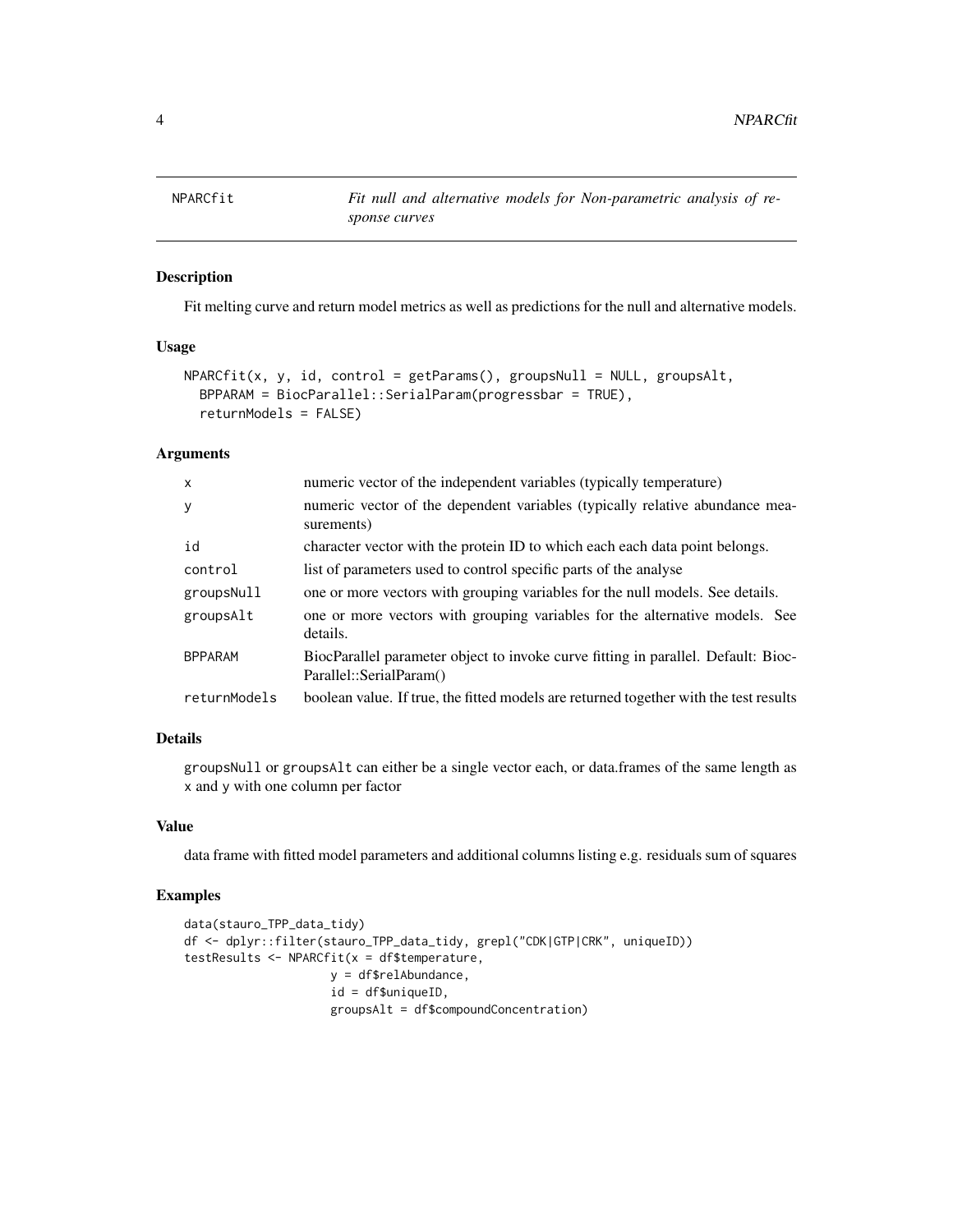<span id="page-4-0"></span>NPARCtest *Perform F-test*

#### Description

Perform F-test

# Usage

```
NPARCtest(modelMetrics, dfType = c("empirical", "theoretical"))
```
# Arguments

| modelMetrics | data. frame with results of the model fit in long format.                         |
|--------------|-----------------------------------------------------------------------------------|
| dfTvpe       | character value indicating the method for degrees of freedom computation for      |
|              | the F-test. Theoretical yields the text-book solution. Empirical yields estimates |
|              | derived from the distribution moments of the RSS.                                 |

# Value

data frame with fitted model parameters and additional columns listing e.g. residuals sum of squares of null and alterantive model and raw and adjusted p values retrieved from testing

# Examples

```
data(stauro_TPP_data_tidy)
df <- dplyr::filter(stauro_TPP_data_tidy, grepl("CDK|GTP|CRK", uniqueID))
fits \leq NPARCfit(x = df$temperature,
                 y = df$relAbundance,
                 id = df$uniqueID,
                 groupsNull = NULL,
                 groupsAlt = df$compoundConcentration,
                 returnModels = FALSE)
modelMetrics <- fits$metrics
testRes <- NPARCtest(modelMetrics, dfType = "theoretical")
```
runNPARC *Non-parametric analysis of response curves*

#### Description

Wrapper function for melting curve fitting and hypothesis testing.

### Usage

```
runNPARC(x, y, id, groupSNull = NULL, groupSAlt,BPPARAM = BiocParallel::SerialParam(progressbar = TRUE),
 dfType = c("theoretical", "empirical"), control = getParams())
```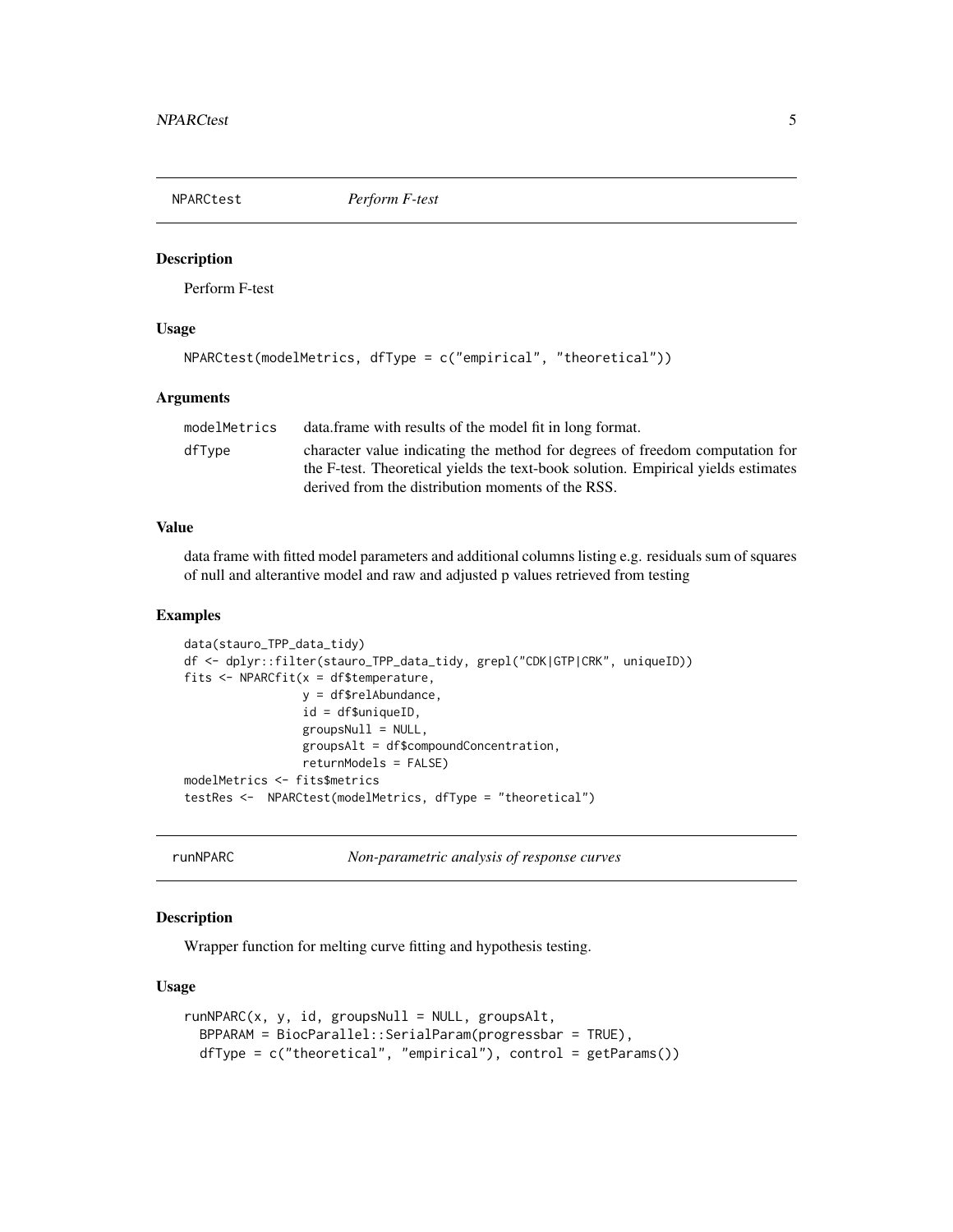# <span id="page-5-0"></span>Arguments

| x              | numeric vector of the independent variables (typically temperature)                                                                                                                                                    |
|----------------|------------------------------------------------------------------------------------------------------------------------------------------------------------------------------------------------------------------------|
| у              | numeric vector of the dependent variables (typically relative abundance mea-<br>surements)                                                                                                                             |
| id             | character vector with the protein ID to which each each data point belongs.                                                                                                                                            |
| groupsNull     | one or more vectors with grouping variables for the null models. See details.                                                                                                                                          |
| groupsAlt      | one or more vectors with grouping variables for the alternative models. See<br>details.                                                                                                                                |
| <b>BPPARAM</b> | BiocParallel parameter object to invoke curve fitting in parallel. Default: Bioc-<br>Parallel::SerialParam()                                                                                                           |
| dfType         | character value indicating the method for degrees of freedom computation for<br>the F-test. Theoretical yields the text-book solution. Empirical yields estimates<br>derived from the distribution moments of the RSS. |
| control        | list of parameters used to control specific parts of the analyse                                                                                                                                                       |

# Details

groupsNull or groupsAlt can either be a single vector each, or data.frames of the same length as x and y with one column per factor

# Value

data frame with fitted model parameters and additional columns listing e.g. residuals sum of squares of null and alterantive model

# Examples

```
data(stauro_TPP_data_tidy)
df <- dplyr::filter(stauro_TPP_data_tidy, grepl("CDK|GTP|CRK", uniqueID))
testResults \leq runNPARC(x = df$ temperature,
                     y = df$relAbundance,
                     id = df$uniqueID,
                     groupsAlt = df$compoundConcentration,
                     dfType = "empirical")
```
stauro\_TPP\_data\_tidy *TPP dataset of staurosporine treated cells.*

### Description

Data from a thermal proteome profiling (TPP) experiment investigating the ATP-competitive pankinase inhibitor staurosporine on K562 cells. The data has been downloaded the data from the supplement of the respective publication and converted into tidy format.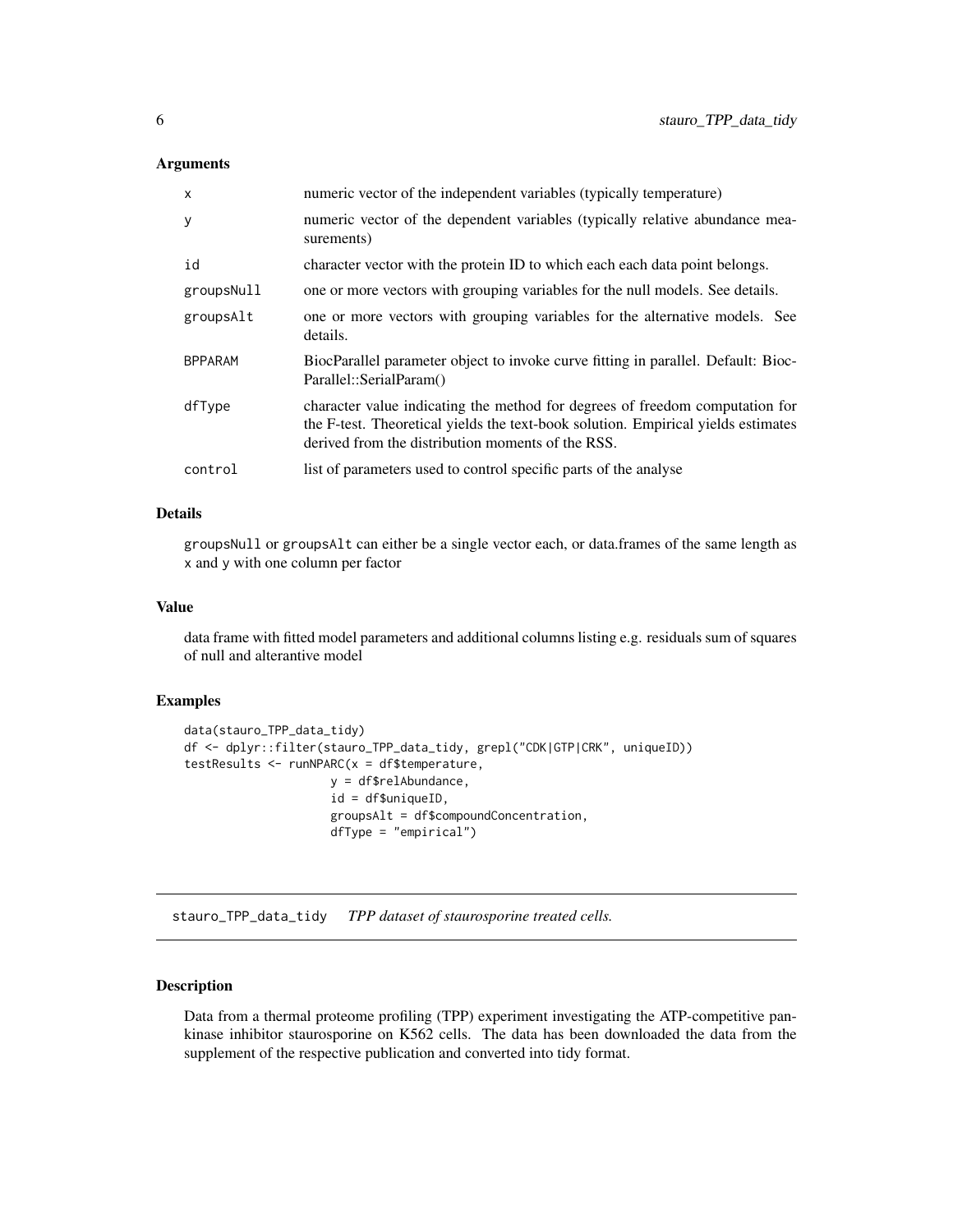# Usage

data(stauro\_TPP\_data\_tidy)

# Format

An object of class "data.frame"

# References

Savitski et al. (2014): Tracking cancer drugs in living cells by thermal profiling of the proteome. Science 346, 1255784.